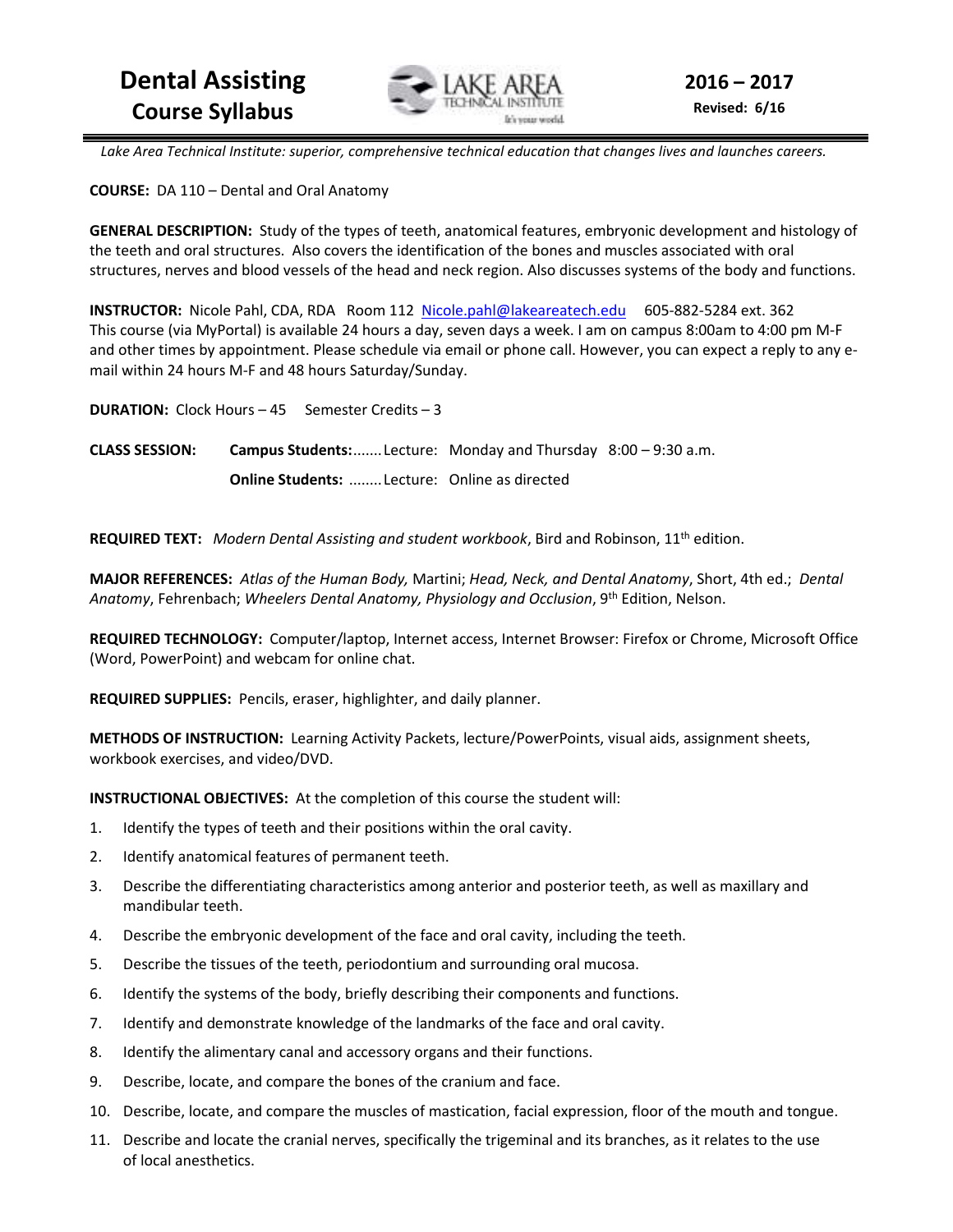- 12. Identify the components of the circulatory system and its supplying and drainage of the teeth and oral cavity.
- 13. Relate the functions of the lymphatic system and its effect on oral infections.

| UNITS OF INSTRUCTION/TOPICS INCLUDED |                                                                    |       | <b>Didactic</b><br><b>Hours</b> |
|--------------------------------------|--------------------------------------------------------------------|-------|---------------------------------|
| 1101                                 | Identify the dentitions.                                           |       | 8                               |
| 1102                                 | Identify tooth morphology.                                         |       | 8                               |
| 1103                                 | Describe oral embryology and histology.                            |       | 6                               |
| 1104                                 | Describe general anatomy and physiology.                           |       | 5                               |
| 1105                                 | Identify landmarks of the face, oral cavity, and digestive organs. |       | 4                               |
| 1106                                 | Identify bones of the head.                                        |       | 5                               |
| 1107                                 | Identify muscles of the head and neck.                             |       | 3                               |
| 1108                                 | Identify innervation of the head and neck.                         |       | 3                               |
| 1109                                 | Identify circulation of the head and neck.                         |       | 3                               |
|                                      |                                                                    | Total | 45                              |

**ATTENDANCE:** Consistent with department policy, a student may miss six hours of any one class during the semester. Upon missing the seventh hour, a drop slip will be filled out and submitted to the registrar. Within three days of being dropped, the student may appeal by filling out an appeal form with the registrar. The registrar will then set up a meeting with the student and the instructor. The appeal will be considered and a decision reached on an individual basis. Absences can seriously affect grades. *Students are responsible for all information missed while absent from class.* This includes any changes to the schedule that might occur. When a student is 10 minutes late for class, it is an automatic absence.

**EVALUATION CRITERIA/FINAL GRADE CALCULATION:** A major exam will be given after each unit of instruction. A final exam will be given at the completion of the course. The final grade will be calculated by adding total points achieved and dividing by the number of points possible. The student must achieve a minimum 80% cumulative average at the completion of the course.

| Grading: | Quizzes and Assignments 250 points                                                            |  |  |  |  |
|----------|-----------------------------------------------------------------------------------------------|--|--|--|--|
|          |                                                                                               |  |  |  |  |
|          |                                                                                               |  |  |  |  |
|          | 850 Total Points                                                                              |  |  |  |  |
|          | <b>GRADING SCALE:</b> 94% - 100% = A $87\%$ - 93% = B $86\%$ - 80% = C 79% or below = Failing |  |  |  |  |

**GRADING POLICIES:** Tests not taken on the scheduled test day will be assessed a 10% late penalty unless other arrangements have been made *prior* to test day. If you are absent the day of a test, the late penalty will be assessed and that test must be taken within **2 days** or a score of zero will be awarded. *Note: This test may NOT be the same test given in class.* 

To obtain full credit for a missed test, the following conditions must be met:

- 1. You contact the course instructor prior to the beginning of class. *AND*
- 2. You have a legitimate excuse that you can document. Examples: serious illness (requires a doctor's note), funeral (accompanied by the memorial pamphlet from the funeral), automobile accident (documentation necessary), severe weather, and program-related activity (requires documentation).

Points are awarded for assignments completed. Assignments/tests are due on the date specified unless an extenuating circumstance has been approved by the instructor. Late assignments will not be accepted unless due to extenuating circumstances and will be penalized by 10%.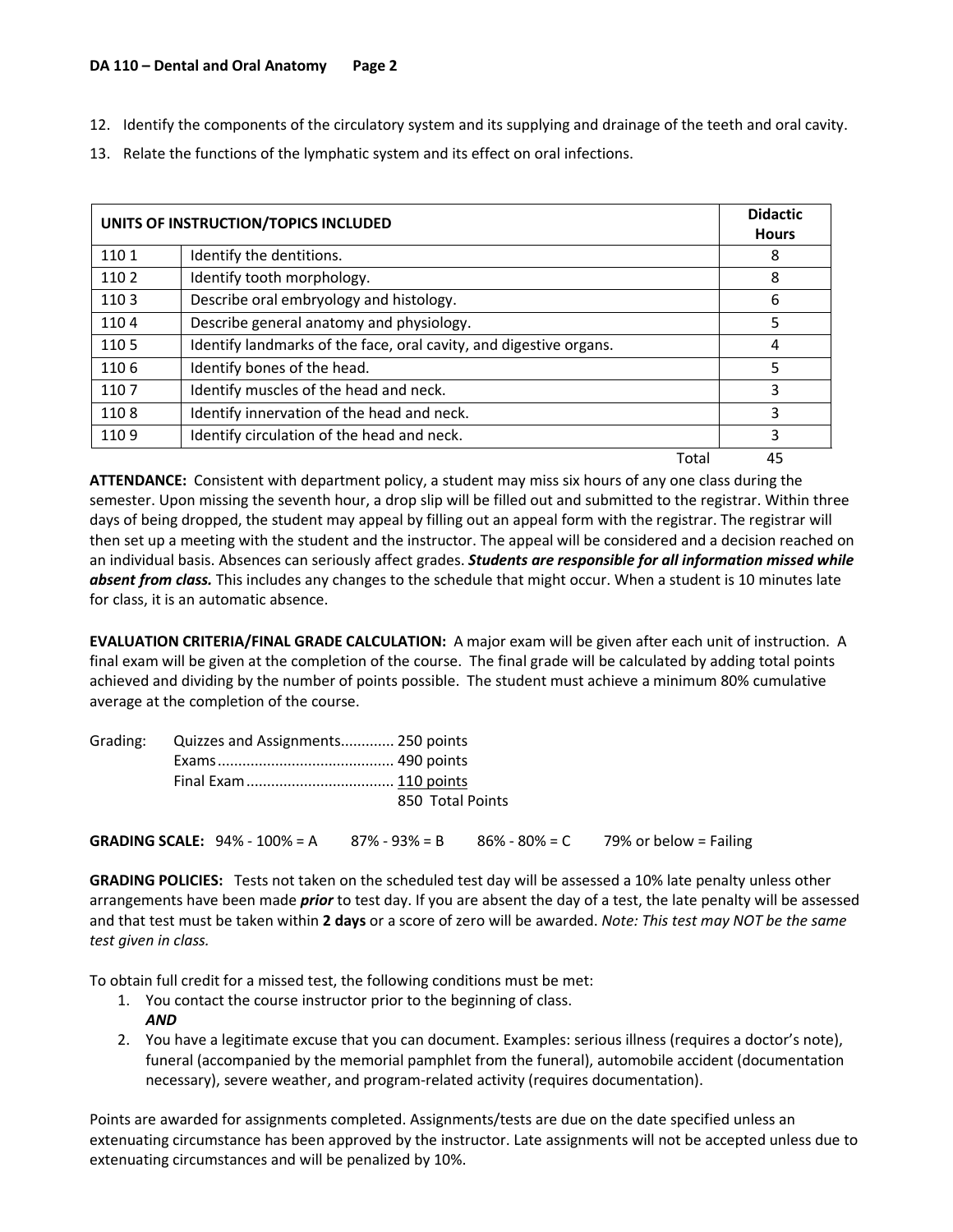# **DA 110 – Dental and Oral Anatomy Page 3**

## **ADDITIONAL COURSE INFORMATION:**

*for online and on-campus students* 

- 1. It is expected that students will spend 2 hours per credit hour outside of class time for each course. For example, for a 3 credit course you can expect to spend 3 hours working with the concepts presented (for on-campus students this would be the time you attend class) plus 6 additional hours per week (2 hours x 3 credits) completing assigned homework and projects as well as studying for tests.
- 2. Laptops are LATI property during class and will be used for academic purposes only. Social networking is distracting to those around you. Please be courteous during classroom instructional time (lecture and other class activities).
- 3. Cellphones and other mobile devices (iPods) are to be turned off and put away unless being used for classroom activities (as specified by your instructor). Any texting during class will not be allowed. Please inform the instructor if there is an emergency call expected. No cell phones should be on or visible during exams.
- 4. The instructor has the right to alter the syllabus and assignments during the course. Any changes will be announced.
- 5. Personal responsibility is expected of all students. You are responsible for knowing the material as well as meeting all due dates. It is suggested that each student develop a method for keeping track of due dates.
- 6. Professional behavior is expected in class and on-campus at all times. Professionalism in the classroom and in the workplace are vital to your success. Unprofessional behavior including, but not limited to, swearing, cheating, making rude comments or gestures, showing disrespect, and talking during instructional time will not be tolerated.
- 7. Excellent communication is a vital tool to success in the classroom and workplace. This communication includes in-person and email as well as any other methods utilized by your instructor. The course (via My Portal) is available 24 hours a day, seven days a week. Your instructor is available 8:00 am to 4:00 pm M-F and by appointment. However, you can expect a reply to any e-mail within 24 hours M-F and 48 hours Saturday/Sunday. *It is expected that you will check your LATI email at least 5 days a week* to ensure you are receiving up to date information. As your instructor, I am here to assist you. If I do not know you have questions or are struggling, I am not able to help. Please feel free to call, stop by my office, or send an email if you have any questions or need assistance.

*Communication guidelines for email:* 

- When emailing, always use LATI's email system for communicating with your instructor.
- Include a subject line to let me know what the message is about.
- Please include a salutation (Hi) and a closing (thank you, sincerely,)
- Clearly describe your question or information you would like to share.
- Use complete sentences including capital letters and punctuation. Email (in an academic and workplace setting) should follow a professional format; it is not the same as texting or sending a quick reply to a close friend.

# *Professional Online Etiquette:*

- **Be aware of how you communicate via e-mail or in the forum so your message is not misinterpreted.** Communication between humans is approximately 90 percent body language, 8 percent tone of voice, and 2 percent spoken words. With e-mail, 98 percent of the communication's context is no longer in play.
- **Avoid language that may come across as strong or offensive.** Language can be easily misinterpreted in written communication. Humor and sarcasm may easily be misinterpreted in online platforms, so try to be as matter-of-fact and professional as possible. No inappropriate, offensive, or profane language.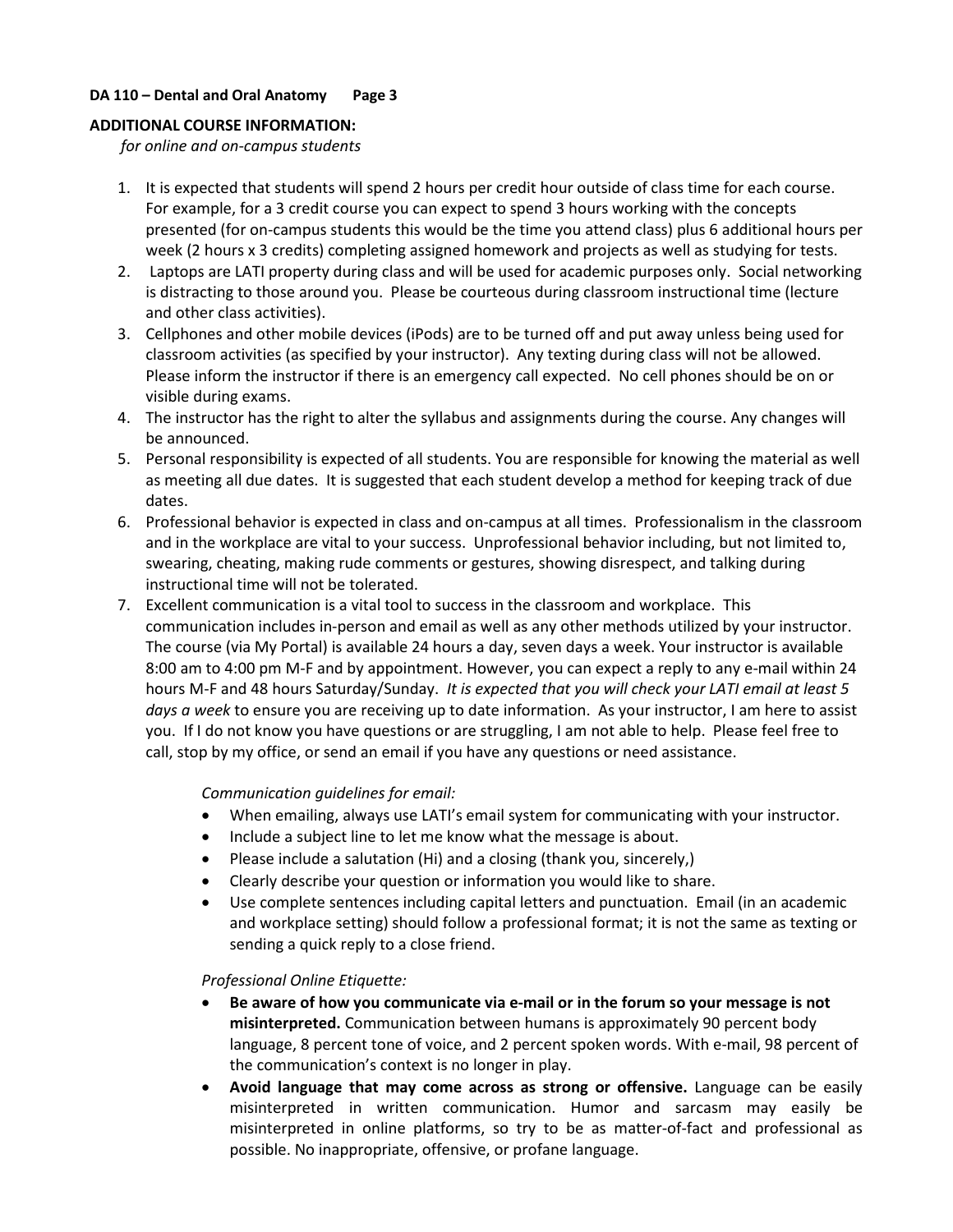- **Review, review, then send.** There's no taking back a comment that has already been sent, so it is important to double-check all writing to make sure that it clearly conveys the exact intended message.
- **An online classroom is still a classroom.** Though the courses may be online, appropriate classroom behavior is still mandatory. Respect for fellow classmates and the instructors is as important as ever.
- **Proofread posts and messages.** Make sure you are communicating your points as clearly as possible in the forums and other communications. The accurate grammar and spelling of a message is vital. If your audience cannot decode misspelled words or poorly constructed sentences, you are not communicating. It is a good practice to compose, review, and check your comments in Word before posting them.
- **8.** Without my permission, you do not have the authority to record any of my class, its class members, or any content expressed here.

**ACADEMIC HONESTY STUDENTS' RESPONSIBILITIES:** Students are responsible for their own behaviors and are expected to maintain stated standards of academic honesty. Students share the responsibility with the faculty for maintaining an environment that supports academic honesty and discourages plagiarism or cheating.

**FACULTY AND ADMINISTRATOR RESPONSIBILITIES:** Faculty are responsible for creating a classroom and testing environment that discourages cheating, confronts suspected violators and insures fair treatment of all students. Administrators also share the responsibility for developing an environment that discourages academic dishonesty.

## **ACADEMIC DISHONESTY: The following activities are considered to be academically dishonest:**

- Failing to report observed instances of academic dishonesty.
- Plagiarism, defined as representing as one's own, the ideas, writings, or other intellectual properties of others, including other students; any material taken verbatim from the work of others must be placed in quotation marks and a reference cited. Paraphrased content must have appropriate attribution.
- Collaboration on assignments unless it is clearly permitted per the syllabus/instructor.
- Falsifying academic records.
- Bribing faculty to improve academic scores or grades.
- Acquiring an exam during the preparation, duplication, storage, or prior to testing date.
- Removing or acquiring secured exams after administration.
- Copying answers from another student's examination.
- Taking a crib sheet or other form of prepared answers/notes into an examination when not permitted by the instructor.
- Leaving the examination and returning without permission.
- Taking an examination for someone else, preparing and submitting an assignment for someone else, or sign-in for class for someone else.
- Receiving, retaining, and/or using materials obtained in a manner that is defined as academically dishonest.
- Using signals or otherwise communicating (e.g. text messaging) during an examination to share answers with or from another student.
- Continuing to answer test items beyond the prescribed exam time limit.
- Falsifying reasons for excused absences from examinations.
- Taking examinations at times other than the one to which you have been assigned in order to obtain more preparation time.

#### **If a student is participating in academic dishonesty and is caught, he/she may be dismissed from the course.**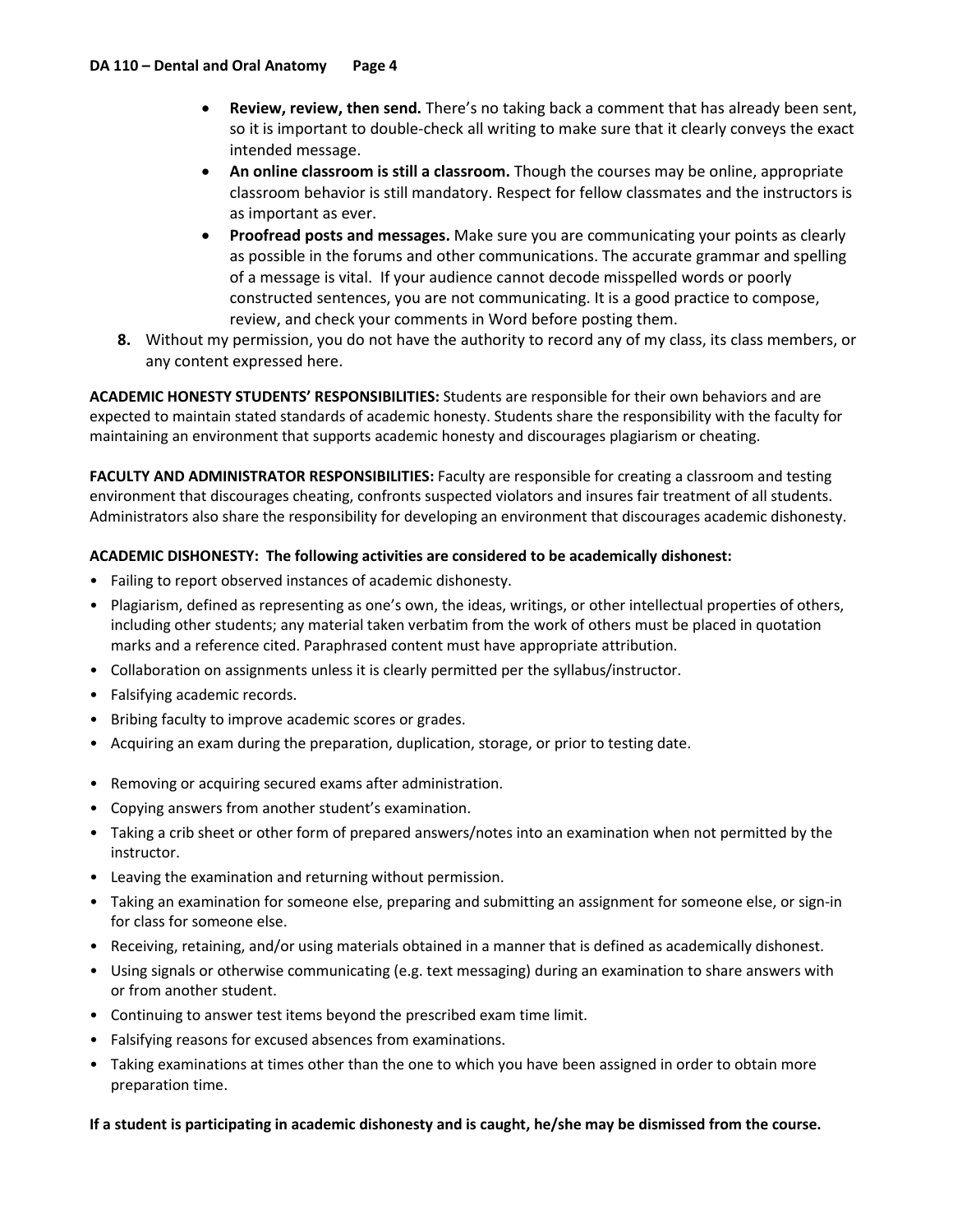#### **DA 110 – Dental and Oral Anatomy Page 5**

**RECORDING STATEMENT:** Without permission, students do not have the authority to record **any** of the dental assisting classes, its class members, or any expressed content.

**INSTRUCTOR RIGHTS STATEMENT:** The instructor has the right to change any and all material on this syllabus at any time.

**ADA STATEMENT:** Watertown School District 14-4 provides equal opportunity in its employment regulations, educational, and activity programs. It is the policy of the District not to discriminate on the basis of sex, race, color, national origin, creed, religion, marital or veteran status, status in regard to public assistance, age, or disability.

Students are entitled to 'reasonable accommodations' under provisions of the Americans with Disabilities Act. Those in need of such accommodations should notify the instructor and make appropriate arrangements with the Office of Disability Services, Educational Services/Library.

Inquiries regarding implementation and compliance of the Americans with Disabilities Act may contact Sandie Jungers, Special Needs Coordinator, Watertown School District 14-4, P.O. Box 730, Watertown, SD 57201-0730, 605- 882-6312. Persons with inquiries regarding implementation and compliance regarding Title IX or Section 504 may contact the Watertown School District Superintendent's Office, P.O. Box 730, Watertown, SD 57201-0730, 605-882- 6312.

Additional inquiries may be directed to the Regional Director, U.S. Department of Education, Office for Civil Rights, 10220 North Executive Hills Boulevard, 8th Floor, Kansas City, MO 64153-1367, 816-880-4200.

#### **STUDENT SERVICES:**

#### • *Career Counseling*

Guidance is available for students when investigating career choices or in reaffirming the choice already made.

#### • *Personal Counseling*

Knowing that student life can be stressful, Lake Area Tech provides personal on-campus counseling for either school-related or non-school-related issues. At times, referral to another counseling service may be warranted. Check with the on-campus counseling staff if you have concerns you need to discuss. Specific referrals for drug and alcohol-related issues will be made by on-campus counselors.

#### • *Student Tutoring*

The Educational Services Center staff and peer tutors provide tutoring for all courses. If you are a student in need of help in any of your classes, please contact the Educational Services Coordinator located in the LATI library.

#### • *Online Learner Information*

Additional information and support for online learners at LATI is available at: http://www.lakeareatech.edu/onlinelearner/index.html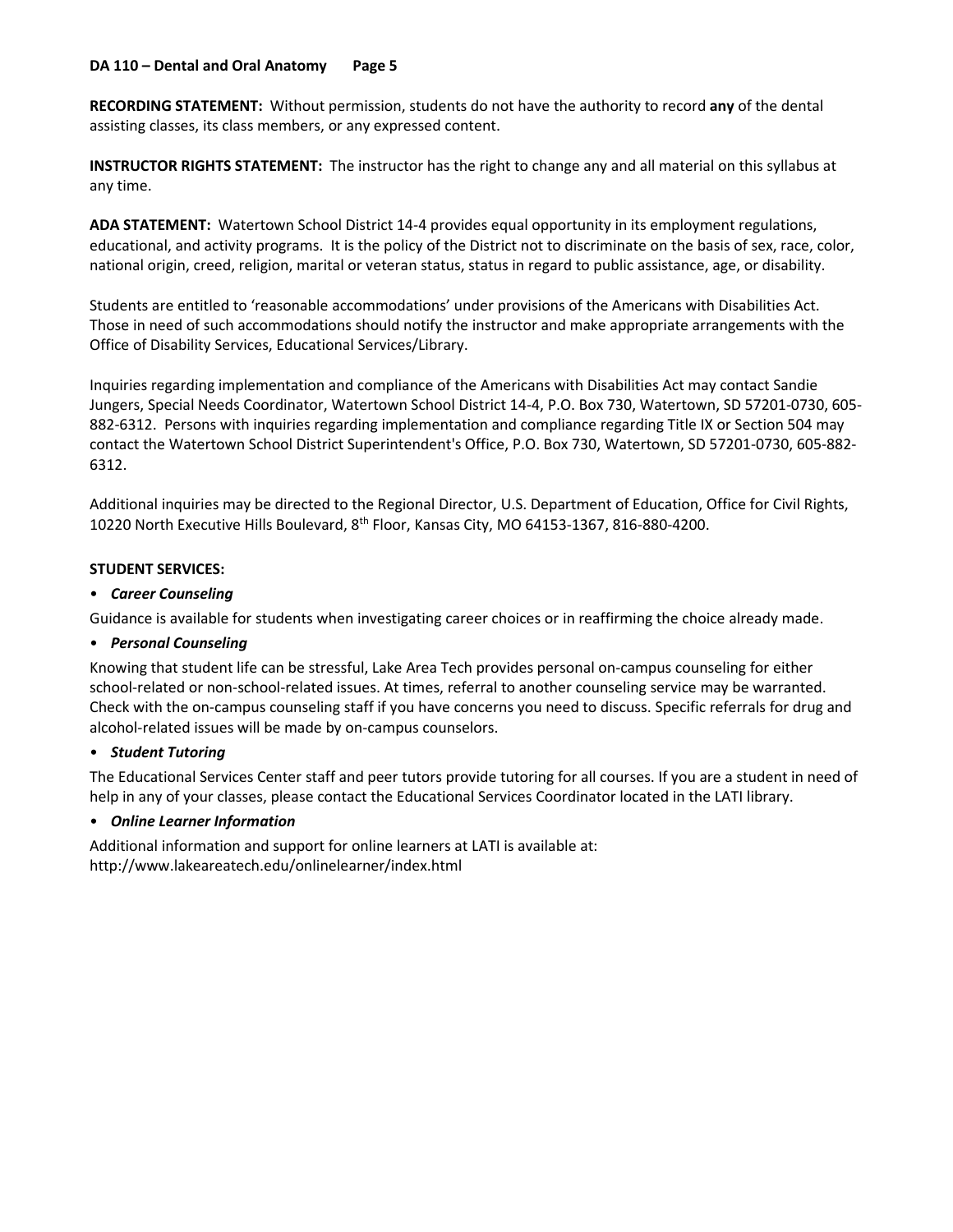# **DA 110 – Dental and Oral Anatomy Calendar of Instruction (Weekly Schedule)**

|             | Calchual of moulaction (Wechiy Scheudic)                                                                  |                                                                                                                                    |
|-------------|-----------------------------------------------------------------------------------------------------------|------------------------------------------------------------------------------------------------------------------------------------|
| <b>DATE</b> | <b>TOPIC</b>                                                                                              | <b>ASSIGNMENT</b>                                                                                                                  |
| Week 1      | Introduction<br><b>Course Syllabus</b><br><b>LAP Introduction</b>                                         | Familiarize: LAP's<br>Textbook<br>Typodonts                                                                                        |
| Week 2      | Lecture: $LAP_1 -$ Dentitions                                                                             | Assignment Sheets (LAP)                                                                                                            |
| Week 3      | Lecture: LAP $1$ – Dentitions                                                                             | Workbook 11 (eLearning)<br>Worksheet 1<br><b>Bring Typodonts to Lecture</b>                                                        |
| Week 4      | Lecture: LAP 1 - Dentitions Review                                                                        | Worksheet 2<br><b>Bring Typodonts to Lecture</b><br>Exam over LAP 1                                                                |
| Week 5      | Lecture: LAP 2 - Morphology                                                                               | <b>Bring Typodonts to Lecture</b><br>Assignment Sheets (LAP)<br>Worksheet 1                                                        |
| Week 6      | Lecture: LAP 2 - Morphology                                                                               | Workbook 12 (eLearning)<br><b>Bring Typodonts to Lecture</b><br>Worksheet 2                                                        |
| Week 7      | Lecture: LAP 2 - Morphology Review<br>LAP 3 - Embryology and Histology                                    | Assignment Sheets (LAP)<br>Exam over LAP 2<br>Worksheets 1 and 2                                                                   |
| Week 8      | <b>Lecture:</b> LAP 3 – Embryology and Histology<br>Review<br>LAP 4 - Anatomy and Physiology              | Workbook 13 (eLearning)<br>Exam over LAP 3<br>Assignment Sheets (LAP)                                                              |
| Week 9      | Lecture: LAP 4 - Anatomy and Physiology                                                                   | Workbook 6 and 7 (eLearning)<br><b>Body Systems Activity</b>                                                                       |
| Week 10     | Lecture: LAP 4 - Anatomy and Physiology<br>Review<br>LAP 5 - Landmarks and Digestive System and<br>Review | Exam over LAP 4<br>Assignment Sheets (LAP)<br>Workbook 10 (eLearning)<br>Worksheet#<br>Video "Digestive System"<br>Exam over LAP 5 |